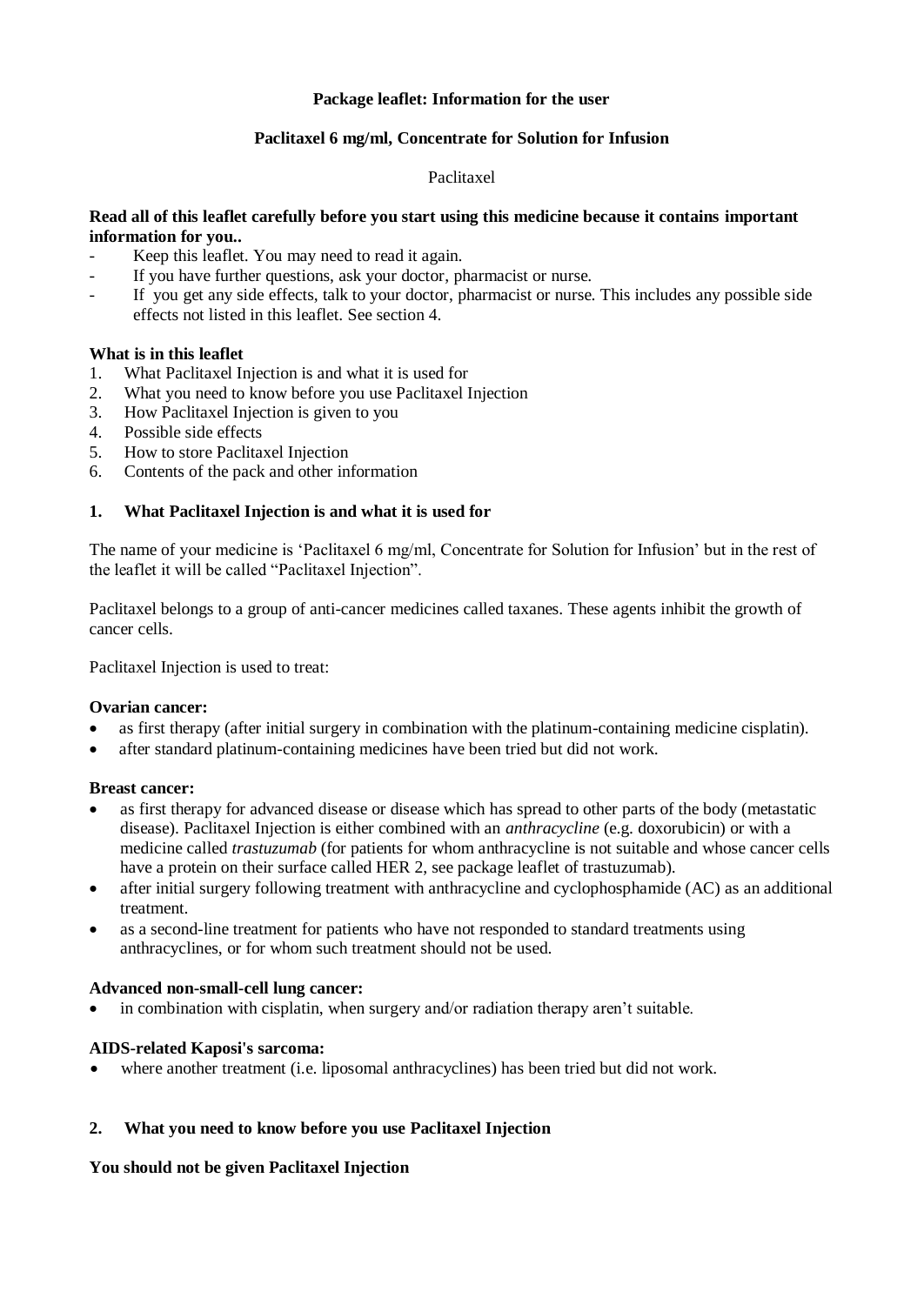- **if you are allergic** (hypersensitive) to paclitaxel or to any of the other ingredients of this medicine listed in section 6 especially polyoxyethylated 35 castor oil (macrogolglycerol ricinoleate 35);
- **if you are breast-feeding;**
- **if you have too few white blood cells** count (baseline neutrophil counts  $\langle 1.5 \times 10^9 \rangle$  your doctor will advise you on this) in your blood. Your doctor will take blood samples to check this.
- **if you have a serious and uncontrolled infection** and Paclitaxel Injection is used **to treat Kaposi's sarcoma.**

If any of these apply to you, **talk to your doctor before starting treatment with Paclitaxel Injection**.

## **Paclitaxel Injection is not recommended for use in children** (under 18 years).

## **Warnings and precautions**

Talk to your doctor or pharmacist or nurse before using Paclitaxel Injection. Take special care with Paclitaxel Injection

**To minimize allergic reactions**, you will be given other medicines before you receive Paclitaxel Injection.

- If you experience **severe allergic reactions** (for example difficulty breathing, shortness of breath, chest tightness, drop in blood pressure, dizziness, light headedness, skin reactions such as rash or swelling).
- If you have **fever, severe chills, sore throat or mouth ulcers** (signs of bone marrow suppression).
- If you have **numbness, tingling, pricking sensations, sensitivity to touch, or weakness of the arms and legs** (signs of peripheral neuropathy); a dose reduction of Paclitaxel Injection may be necessary
- If you have **severe liver problems**; in that case the use of Paclitaxel Injection is not recommended.
- If you have **heart conduction problems.**
- If you develop **severe or persistent diarrhoea**, with fever and stomach pain, during or shortly after the treatment with Paclitaxel Injection. Your colon could be inflamed (pseudomembranous colitis).
- If you had **previous radiation to your chest** (because it may increase the risk of lung inflammation).
- If you have a **sore or red mouth** (signs of mucositis) and are treated for **Kaposi's Sarcoma**. You may need a lower dose.

# **Tell your doctor immediately if any of these apply to you.**

Paclitaxel Injection should always be administered into veins. Administration of Paclitaxel Injection in the arteries can cause inflammation of the arteries, and you can suffer from pain, swelling, redness and heat.

### **Other medicines and Paclitaxel Injection**

# *Tell your doctor if you are taking, have recently taken or might take any other medicines.*

Speak to your doctor when taking paclitaxel at the same time as any of the following:

- medicines for treating infections (i.e. antibiotics such erythromycin, rifampicin, etc.; ask your doctor, nurse or pharmacist if you are unsure whether the medicine you are taking is an antibiotic), and including medicines for treating fungal infections (e.g. ketoconazole)
- medicines used to help you stabilize your mood also sometimes referred to as anti-depressants (e.g. fluoxetine)
- medicines used to treat seizures (epilepsy) (e.g. carbamazepine, phenytoin)
- medicines used to help you lower blood lipid levels (e.g. gemfibrozil)
- medicine used for heartburn or stomach ulcers (e.g. cimetidine)
- medicines used to treat HIV and AIDS (e.g. ritonavir, saquinavir, indinavir, nelfinavir, efavirenz, nevirapine)
- a medicine called clopidogrel used to prevent blood clots.

# **Paclitaxel Injection with food, drink and alcohol**

Paclitaxel Injection is unaffected by food and drink.

# **Pregnancy, breast-feeding and fertility**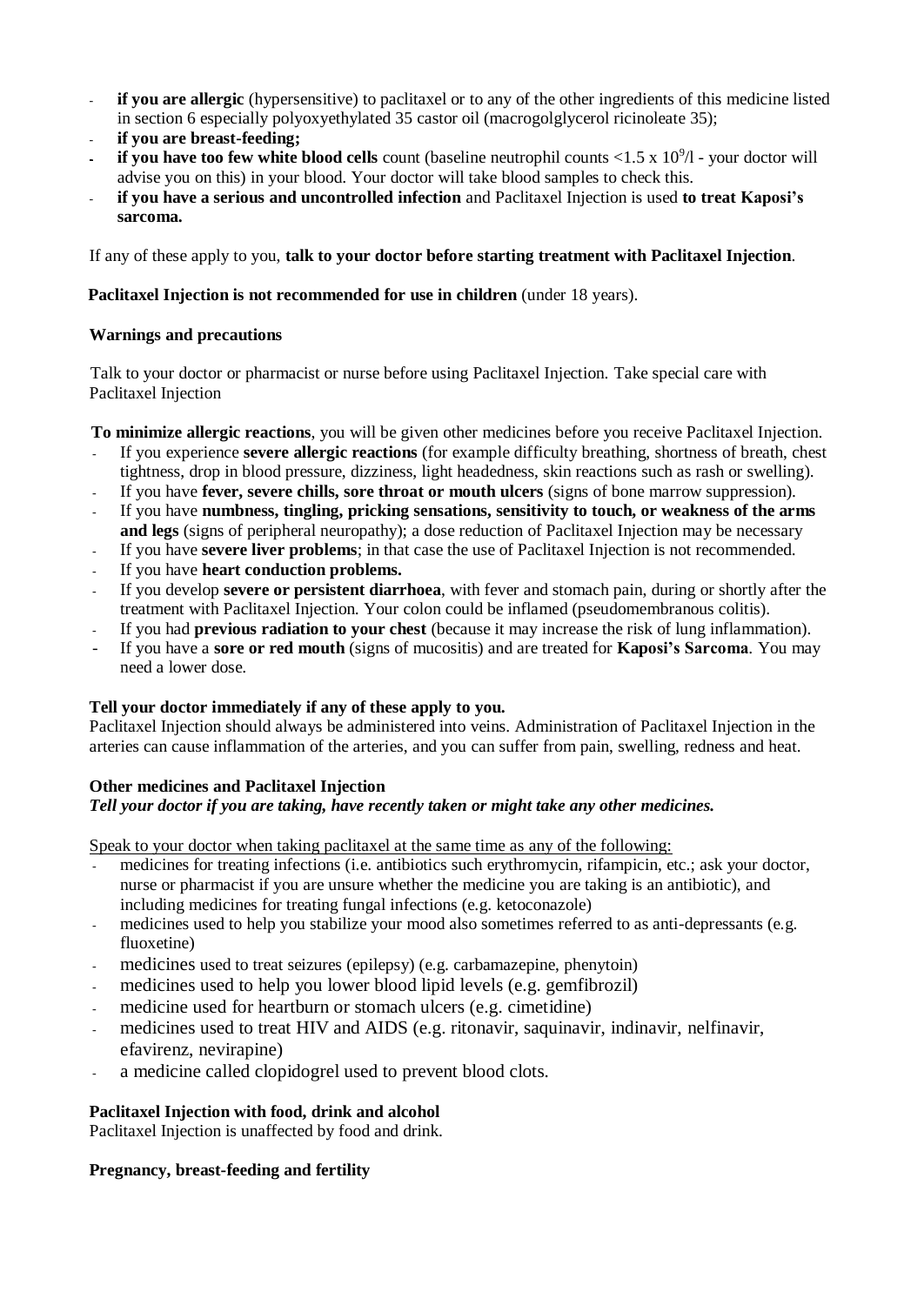If you are pregnant or breast-feeding, think you may be pregnant or are planning to have a baby, ask your doctor or pharmacist for advice before taking this medicine.

Paclitaxel concentrate for solution for infusion must not be given if you are pregnant unless clearly advised. This medicine may cause birth defects, therefore, you must not become pregnant during treatment with paclitaxel and you and/or your partner must use an effective method of contraception whilst you are receiving treatment with paclitaxel and for six months after treatment has finished. If pregnancy occurs during treatment, or within the six months after treatment has finished, inform your doctor immediately. Male patients treated with paclitaxel are advised not to father a child during and up to six months after treatment.

**If you are breast feeding, tell your doctor**. It is not known if paclitaxel passes into breast milk. Because of the possibility of harm to the infant stop breast-feeding if you are taking Paclitaxel Injection. Do not restart breast-feeding unless your doctor has allowed you to.

**Fertility**Paclitaxel may have an anti-fertility effect which could be irreversible. Male patients are therefore advised to seek advice on conservation of sperm prior to treatment.

### **Driving and using machines**

Paclitaxel Injection may cause side effects such as tiredness (very common) and dizziness (common) that may affect your ability to drive and use machinery. If you experience these symptoms, do not drive or operate machinery until they have fully resolved. If you are given other medicines as part of your treatment, you should ask your doctor for advice on driving and using machines.

This medicine contains alcohol. Therefore it may be unwise to drive immediately after a course of treatment.

## **Important information about some of the ingredients of Paclitaxel Injection**

**Paclitaxel Injection contains castor oil** (50% polyethoxylated 35 caster oil) that may cause severe allergic reactions. If you are allergic to castor oil, **talk to your doctor before you receive Paclitaxel Injection.**

**Paclitaxel Injection contains alcohol** (approximately 50% ethanol) – each millilitre of Paclitaxel Injection includes 0.391 g of anhydrous ethanol. A Paclitaxel Injection dose of 300 mg/50 ml contains 20 g of alcohol, equivalent to 429 ml beer or 179 ml wine.

Harmful for those suffering from alcoholism. To be taken into account in pregnant or breast-feeding women, children and high-risk groups such as patients with liver disease or epilepsy.

The amount of alcohol in this medicinal product may alter the effects of other medicines.

# **3. How Paclitaxel Injection is given to you**

- **To minimise allergic reactions,** you will be given other medicines before you receive Paclitaxel Injection. These medicines can be given as either tablets or infusion into a vein or both.
- **You will receive Paclitaxel Injection as a drip** into one of your veins (by intravenous infusion), through an in-line filter. Paclitaxel Injection will be administered to you by a healthcare professional. He or she will prepare the solution for infusion before it is given to you. The dose you receive will also depend on results of your blood tests. Depending on the type and severity of the cancer you will receive Paclitaxel Injection either alone or in combination with another anticancer agent.
- Paclitaxel Injection should always be administered into one of your veins over a period of 3 or 24 hours. It is usually given every 2 or 3 weeks, unless your doctor decides otherwise. Your doctor will inform you about the number of courses of Paclitaxel Injection you need to receive.

If you have any further questions on the use of this product, ask your doctor.

### **If you are given more Paclitaxel Injection than you should**

There is no known antidote for Paclitaxel Injection overdose. You will receive treatment of your symptoms.

### **If a dose of Paclitaxel Injection has been missed**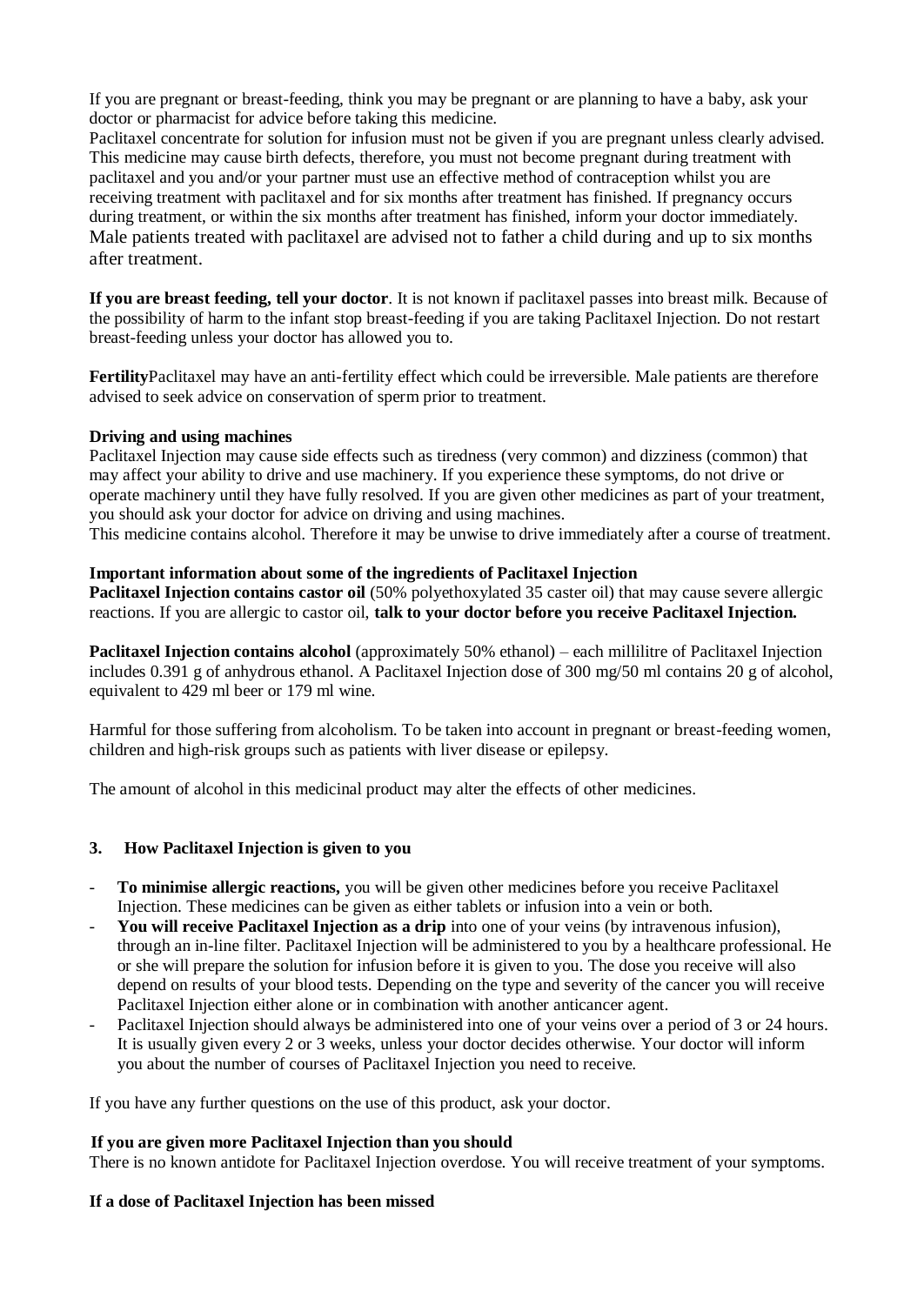If you think a dose has been missed let your doctor or nurse know. A double of the dose should not be given if a dose has been forgotten.

## **If you stop using Paclitaxel Injection**

Your doctor will decide when to stop treatment with paclitaxel. If you have any further questions on the use of this product, ask your doctor or pharmacist.

### **4. Possible side effects**

Like all medicines, this medicine can cause side effects, although not everybody gets them.

#### **Tell your doctor immediately if you notice any signs of allergic reactions**. These may include one or more of the following:

- flushing,
- skin reactions,
- itching,
- chest tightness,
- shortness or difficulty in breathing,
- swelling.

These can all be signs of serious side effects.

## **Tell your doctor immediately:**

- If you have **fever, severe chills, sore throat or mouth ulcers** (signs of bone marrow suppression).
- If you have **numbness or weakness of the arms and legs** (signs of peripheral neuropathy).
- If you develop **severe or persistent diarrhoea**, with fever and stomach pain.

## **Very common (may effect more than 1 in 10 people)**

- Minor allergic reactions such as flushing, rash, itching
- Infections: mainly upper respiratory infection, urinary tract infection
- Shortness of breath
- Sore throat or mouth ulcers, sore and red mouth, diarrhoea, feeling or being sick (nausea, vomiting)
- Loss of hair When it happens, hair loss is pronounced (over 50%) in the majority of patients.
- Pain in the muscles, cramps, pain in the joints
- Fever, severe chills, headache, dizziness, tiredness, looking pale, bleeding, bruising more easily than normal
- Numbness, tingling or weakness in arms and legs (all symptoms of peripheral neuropathy) \*
- Tests may show: reduction of blood platelet count, white or red blood cells count, low blood pressure

\*Can persist beyond 6 months of paclitaxel discontinuation

### **Common (may effect up to 1 in 10 people)**

- Temporary mild nail change and skin changes, reactions at injection sites (localised swelling, pain, and redness of the skin)
- Tests may show: slower heart rate, severe elevation in liver enzymes (alkaline phosphatase and AST SGOT)

# **Uncommon (may effect up to 1 in 100 people)**

- Shock due to infections (known as 'septic shock')
- Palpitations, cardiac dysfunction (AV block), rapid beating of the heart, heart attack, respiratory distress
- Fatigue, sweating, fainting (syncope), significant allergic reactions, phlebitis (inflammation of a vein), swelling of the face, lips, mouth, tongue or throat
- Back pain, chest pain, pain around hands and feet, chills, abdominal (tummy) pain
- Tests may show: severe elevation of bilirubin (jaundice), high blood pressure, and blood clot.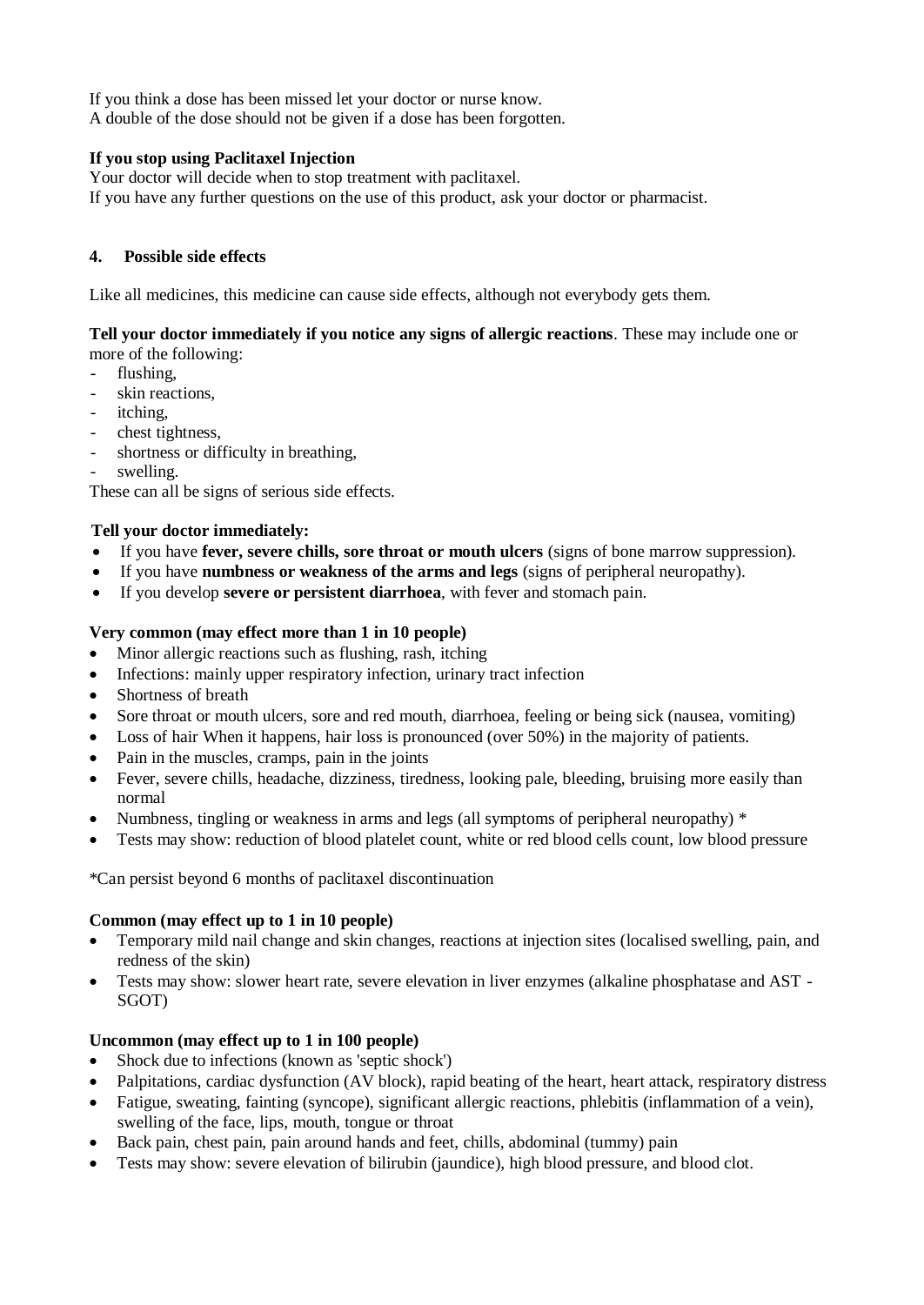## **Rare (may effect up to 1 in 1000 people)**

- Shortage of white blood cells with fever and increased risk of infection (febrile neutropenia)
- Affection of nerves with feeling of weakness in muscles of arms and legs (motor neuropathy)
- Shortness of breath, pulmonary embolism, lung fibrosis, interstitial pneumonia, dyspnoea, pleural effusion
- Bowel obstruction, bowel perforation, inflammation of colon (ischaemic colitis), inflammation of the pancreas (pancreatitis)
- Pruritus, rash, skin redness (erythema)
- Blood poisoning (sepsis), peritonitis
- Pyrexia, dehydration, asthenia, oedema, malaise
- Serious and potentially fatal hypersensitivity reactions (anaphylactic reactions)
- Tests may show: increase in blood creatinine indicating renal function impairment
- Heart failure

## **Very rare (may effect up to 1 in 10,000 people)**

- Irregular rapid heart rhythm (atrial fibrillation, supraventricular tachycardia)
- Sudden disorder in blood forming cells (acute myeloid leukaemia, myelodysplastic syndrome)
- Optic nerve and/or visual disturbances (scintillating scotomata)
- Hearing loss or reduction (ototoxicity), ringing in the ears (tinnitus), vertigo
- Cough
- Blood clot in a blood vessel of abdomen and bowel (mesenteric thrombosis), inflammation of colon sometimes with persistent severe diarrhoea (pseudomembranous colitis, neutropenic colitis), dropsy (ascites), oesophagitis, constipation.
- Serious hypersensitivity reactions including fever, skin redness, pain in joints and/or inflammation of the eye (Stevens-Johnson syndrome), local peeling of the skin (epidermal necrolysis), redness with irregular red (exudative) spots (erythema multiforme), inflammation of the skin with blisters and peeling (exfoliative dermatitis), urticaria, loose nails (patients on therapy should wear sun protection on hands and feet).
- Loss of appetite (anorexia).
- Serious and potentially fatal hypersensitivity reactions with shock (anaphylactic shock).
- Disturbed liver function (hepatic necrosis, hepatic encephalopathy (both with reported cases of fatal outcome))
- Confusional state.

### **Not known (the frequency cannot be determined based on the available data)**

- Hardending/thickening of the skin (sclerodema)
- Tumour lysis syndrome
- Macular oedema, photopsia, vitreous floaters
- Phlebitis
- Systemic lupus erythematosus
- Disseminated intravascular coagulation, or "DIC," has been reported. This concerns a serious condition that makes people bleed too easily, get blood clots too easily, or both.
- Redness and swelling of the palms of your hands or soles of your feet which may cause your skin to peel

### **Reporting of side effects**

If you get any side effects, talk to your doctor, pharmacist or nurse. This includes any possible side effects not listed in this leaflet. By reporting side effects you can help provide more information on the safety of this medicine.

You can also report side effects directly via HPRA Pharmacovigilance Earlsfort Terrace IRL - Dublin 2 Tel: +353 1 6764971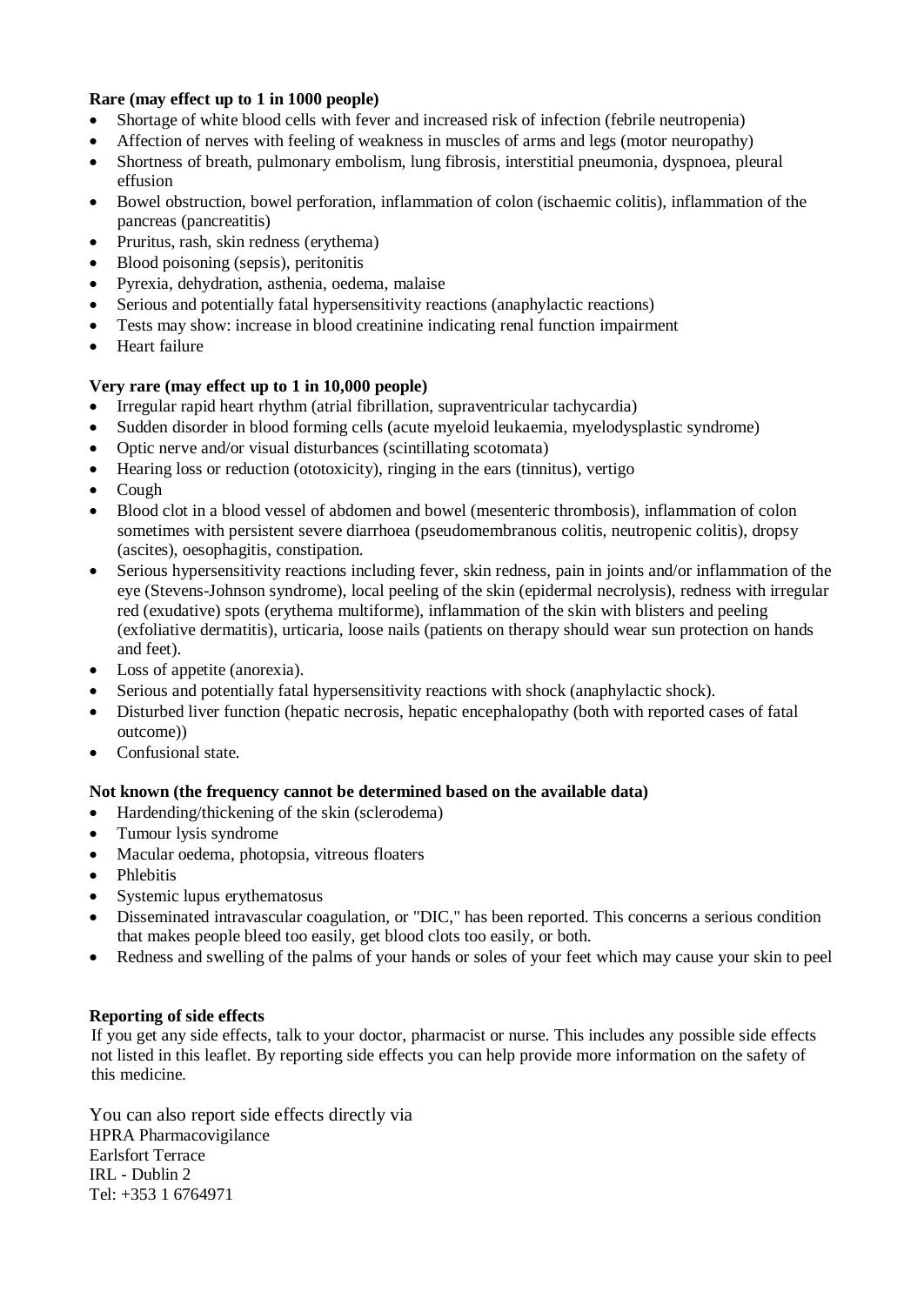Fax: +353 1 6762517 Website: [www.hpra.ie](http://www.hpra.ie/) e-mail: [medsafety@hpra.ie](mailto:medsafety@hpra.ie)

## **5. How to store Paclitaxel Injection**

Keep this medicine out of the sight and reach of children.

Do not use this medicine product after the expiry date which is stated on the carton after EXP. The expiry date refers to the last day of that month.

### **Before opening**

Do not store above 25 °C. Keep the vial in the outer carton in order to protect from light.

Freezing does not adversely affect the product.

## **After opening before dilution (description of the conditions)**

From a microbiological point of view, once opened the product may be stored for a maximum of 28 days at 25°C. Other in-use storage times and conditions are the responsibility of the user.

## **After dilution (description of the conditions)**

From a microbiological point of view, the diluted product should be used immediately. If not used immediately, store in a refrigerator (2 to  $8^{\circ}$ C) for no more than 24 hours, unless dilution has taken place in controlled and validated aseptic conditions. For more details on the stability after dilution, see the section for health-care professionals.

Do not use this medicine if you notice a cloudy solution or an insoluble precipitate.

Do not throw away any medicines via wastewater or household waste. Ask your pharmacist how to throw away medicines you no longer use. These measures will help protect the environment.

### **6. Contents of the pack and other information**

### **What Paclitaxel Injection contains**

- The active substance is Paclitaxel.
- Each ml of concentrate for solution for infusion contains 6 mg of paclitaxel.
- Each vial contains 5, 16.7, 25, 50 and 100 ml (equivalent to 30, 100, 150, 300 and 600 mg of paclitaxel respectively).
- The other ingredients are polyoxyl 35 castor oil (macrogolglycerol ricinoleate 35) and anhydrous ethanol.

### **What Paclitaxel Injection looks like and contents of the pack**

Paclitaxel Injection is a clear colourless to slightly yellow solution free from visible particles.

It is available in vials containing 5 ml, 16.7 ml, 25 ml, 50 ml and 100 ml of concentrate for solution for injection.

Not all pack sizes may be marketed.

### **Marketing Authorisation Holder**

Accord Healthcare Ireland Limited Euro House Euro Business Park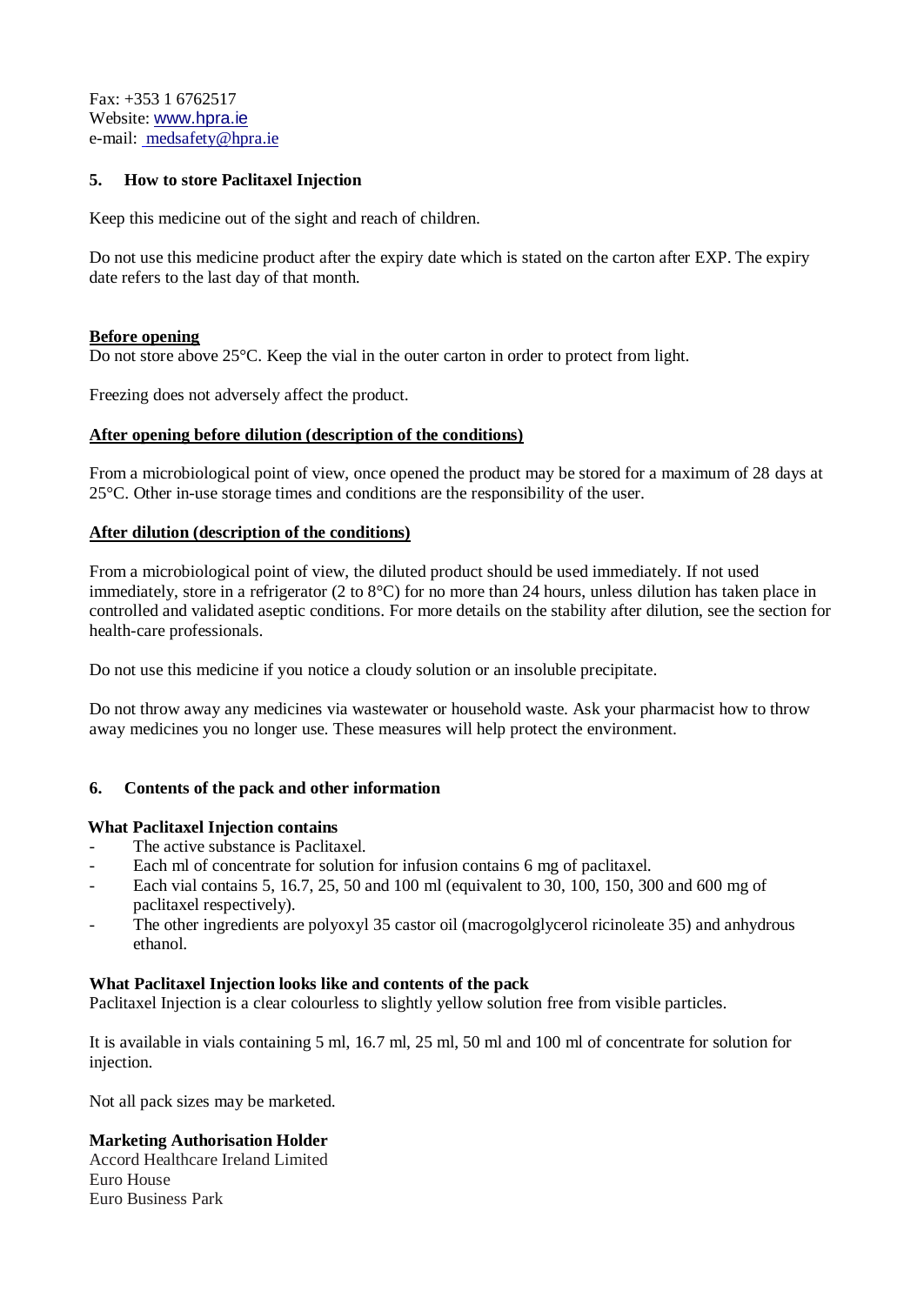Little Island Cork T45 K857 Ireland

**Manufacturer:** Accord Healthcare Limited Sage House, 319, Pinner Road, North Harrow, Middlesex, HA1 4HF, United Kingdom

Accord Healthcare Polska Sp.z o.o., ul. Lutomierska 50,95-200 Pabianice, Poland

# **This medicinal product is authorised in the Member States of the EEA under the following names:**

| Name of the member state | Name of the medicinal product                                               |  |
|--------------------------|-----------------------------------------------------------------------------|--|
| The Netherlands          | Paclitaxel Accord 6 mg/ml, Concentraat voor oplossing voor intraveneuze     |  |
|                          | infusie                                                                     |  |
| Austria                  | Paclitaxel Accord 6 mg/ml, Konzentrat zur Herstellung einer                 |  |
|                          | Infusionslösung                                                             |  |
| Belgium                  | Paclitaxel Accord Healthcare 6 mg/ml, solution à diluer pour perfusion/     |  |
|                          | concentraat voor oplossing voor infusie / Konzentrat zur Herstellung einer  |  |
|                          | Infusionslösung                                                             |  |
| Bulgaria                 | Paclitaxel Accord 6 mg/ml Concentrate for Solution for Infusion             |  |
| Cyprus                   | Paclitaxel Accord 6 mg/ml, Concentrate for Solution for Infusion            |  |
| Germany                  | Paclitaxel Accord 6 mg/ml, Konzentrat zur Herstellung einer                 |  |
|                          | Infusionslösung                                                             |  |
| Denmark                  | Paclitaxel Accord 6 mg/ml, Concentrate for Solution for Infusion            |  |
| Estonia                  | Paclitaxel Accord 6 mg/ml                                                   |  |
| Spain                    | Paclitaxel Accord 6 mg/ml, concentrado para solucion para perfusion         |  |
| Finland                  | Paclitaxel Accord 6 mg/ml, Infuusiokonsentraatti, Liuosta Varten /          |  |
|                          | koncentrat till infusionsvätska, lösning                                    |  |
| France                   | Paclitaxel Accord 6 mg/ml, Solution à diluer pour perfusion                 |  |
| Hungary                  | Paclitaxel Accord 6 mg/ml, Concentrate for Solution for Infusion            |  |
| Ireland                  | Paclitaxel 6 mg/ml, Concentrate for Solution for Infusion                   |  |
| Italy                    | Paclitaxel Accord Healthcare 6 mg/ml, Concentrate for Solution for Infusion |  |
| Lithuania                | Paclitaxel Accord 6 mg/ml, koncentratas infuziniam tirpalui                 |  |
| Latvia                   | Paclitaxel Accord                                                           |  |
| Norway                   | Paclitaxel Accord 6 mg/ml, Konsentrat til infusjonsvæke                     |  |
| Poland                   | Paclitaxelum Accord                                                         |  |
| Portugal                 | Paclitaxel Accord                                                           |  |
| Romania                  | Paclitaxel Accord 6 mg/ml, concentrat pentru soluție perfuzabilă            |  |
| Sweden                   | Paclitaxel Accord 6 mg/ml, Koncentrat till infusionsvätska, lösning         |  |
| Slovenia                 | Paclitaxel Accord 6 mg/ml koncentrat za raztopino za infundiranje           |  |
| Slovak Republic          | Paclitaxel Accord 6 mg/ml, infúzny koncentrát                               |  |
| <b>United Kingdom</b>    | Paclitaxel 6 mg/ml, Concentrate for Solution for Infusion                   |  |

**This leaflet was last revised in 12/2019.**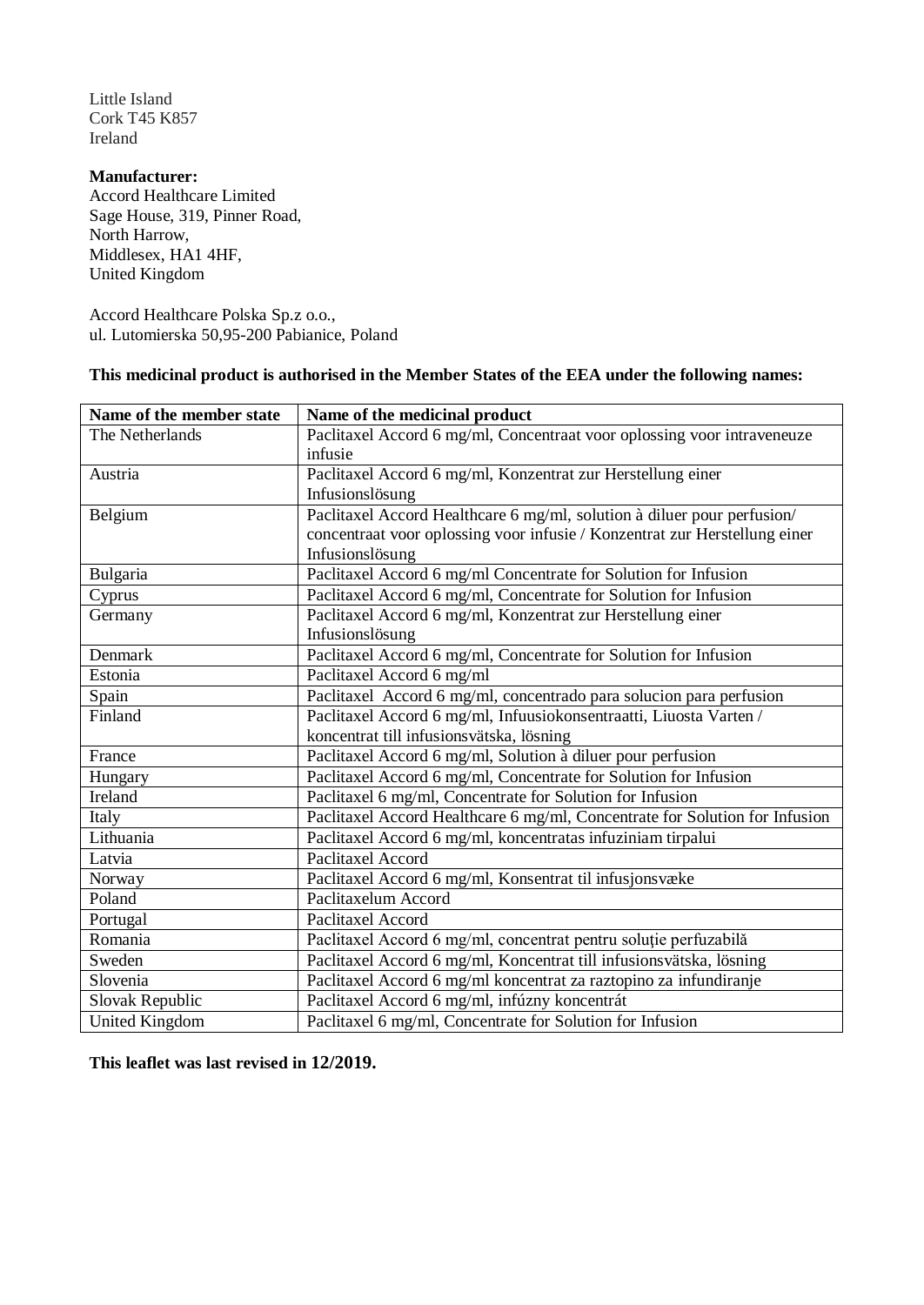The following information is intended for healthcare professionals only:

## **Preparation of infusion solutions:**

- Containers and infusion sets used with Paclitaxel Injection must be **DEHP-free**. This will minimise patient exposure to the plasticiser DEHP [di-(2-ethylhexyl)phthalate], which may leach from PVC infusion containers or sets. Use of filter devices (e.g. IVEX-2) which incorporate short inlet and/or outlet plasticised PVC tubing has not resulted in significant leaching of DEHP.

-----------------------------------------------------------------------------------------------------------------------------

- **Take care when handling Paclitaxel Injection** as with all antineoplastic agents. Always wear adequate protective gloves when handling vials containing paclitaxel. Dilution should be performed under aseptic conditions by trained personnel in a designated area. In the event of contact with the skin, wash the area with soap and water. In the event of contact with the mucous membranes, flush thoroughly with water.
- Do not use the Chemo-Dispensing Pin device or similar devices with spikes since they can cause the vial stopper to collapse, resulting in loss of sterile integrity.

## **Step 1: Dilute the concentrate**

Before administration, the Paclitaxel Injection must be further diluted with either:

- 0.9% Sodium Chloride Injection
- 5 % Dextrose Injection
- 5% Dextrose and 0.9% Sodium Chloride injection
- 5% Dextrose in Ringer's Injection

## **The final infusion concentration of paclitaxel must range between 0.3 mg/ml and 1.2 mg/ml. DEHP-free containers and infusion sets should be used.**

When diluted, solutions may show haziness, which is attributed to the formulation vehicle, and is not removed by filtration. No significant losses in potency have been noted following simulated delivery of the solution through IV tubing containing an in-line filter.

### **Step 2: Administer the infusion**

**Premedicate** all patients with corticosteroids, antihistamines and H<sub>2</sub> antagonists prior to administration. Do not readminister Paclitaxel Injection until the neutrophil count is  $\geq 1.500/\text{mm}^3 \geq 1.000/\text{mm}^3$  for Kaposi's sarcoma patients) and the platelet count is  $\geq 100,000/\text{mm}^3 \ (\geq 75,000/\text{mm}^3)$  for Kaposi's sarcoma patients).

Avoid precipitation of the infusion solution:

- Use as soon as possible after dilution
- Avoid excessive agitation, vibration or shaking
- Flush the infusion sets thoroughly before use.
- Regularly inspect the appearance of the infusion and stop the infusion if precipitation is present.

Chemical and physical in-use stability of the diluted solution has been demonstrated at  $5^{\circ}$  and at  $25^{\circ}$ C for 7 days when diluted in 5% Dextrose solution, and for 14 days when diluted in 0.9% Sodium Chloride Injection. From a microbiological point of view, the diluted product should be used immediately or maintained at 2 to 8°C for a maximum of 24 hours.

Paclitaxel Injection must be administered through an appropriate in-line filter with a microporous membrane of ≤ 0.2 micrometres. DEHP-free infusion containers and administration sets must be used. Use of filter devices which incorporate short inlet and/or outlet plasticised tubing has not resulted in significant leaching of DEHP.

### **Step 3: Disposal**

Dispose of any unused product or waste material in accordance with local requirements for handling of cytotoxic compounds.